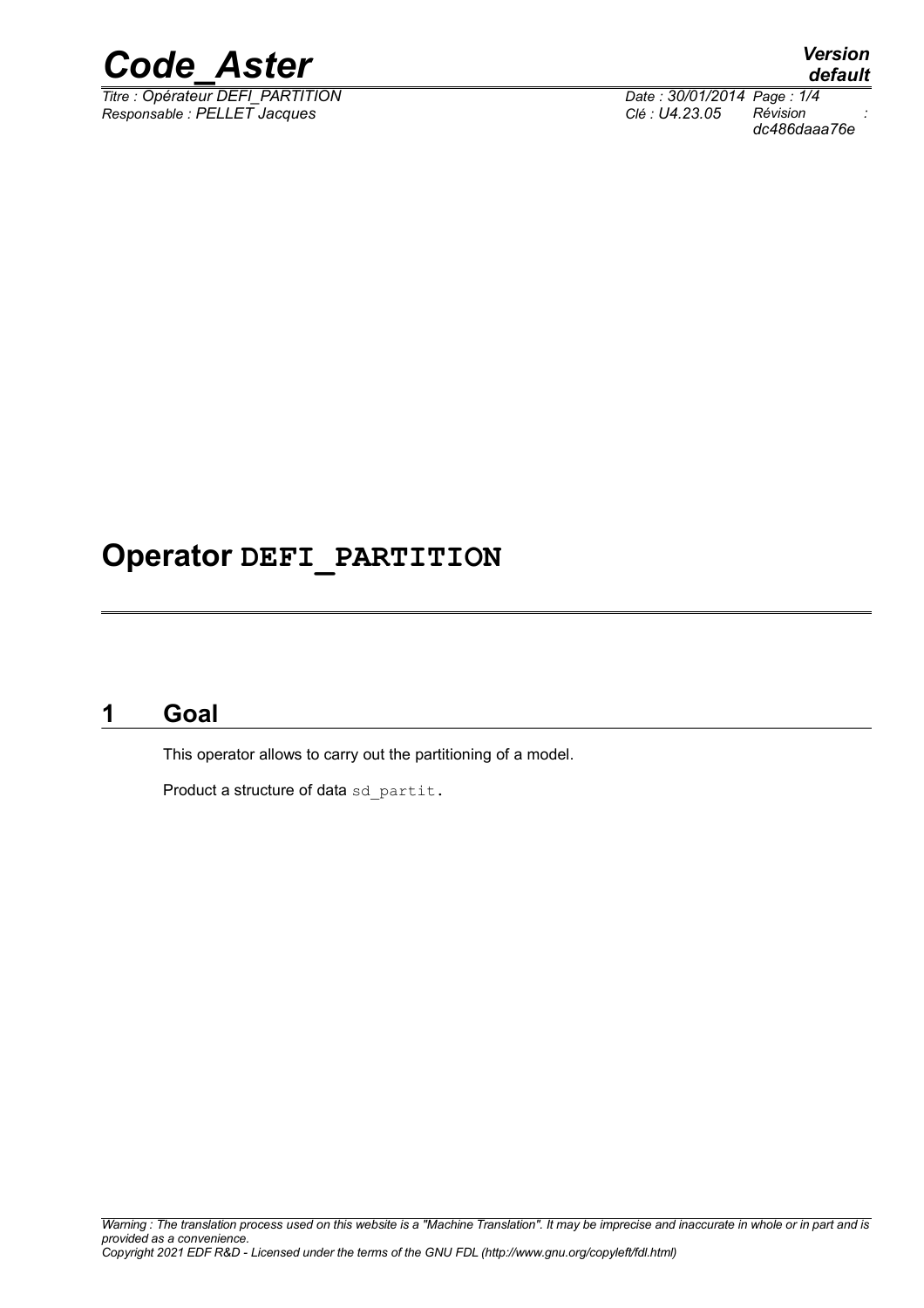# *Code\_Aster Version*

*Titre : Opérateur DEFI\_PARTITION Date : 30/01/2014 Page : 2/4 Responsable : PELLET Jacques Clé : U4.23.05 Révision :*

*dc486daaa76e*

## **2 Syntax**

| sd partit = DEFI PARTITION |  |
|----------------------------|--|
|----------------------------|--|

|          |   | MODEL                     | $=$                               | model,                                                            | [model]           |
|----------|---|---------------------------|-----------------------------------|-------------------------------------------------------------------|-------------------|
|          |   | <b>NBPART</b>             | $\hspace{1.0cm} = \hspace{1.0cm}$ | nbpart,                                                           | $[1]$             |
|          | ♦ | METHOD<br>$=$             | $\overline{\phantom{a}}$          | 'KMETIS',<br>/ 'PMETIS',<br>/ 'SCOTCH TAPE',                      | [DEFECT]          |
|          | ♦ | NOM GROUPE MY $=$ / 'SD', |                                   | ngma,                                                             | [DEFECT]<br>[TXM] |
| [DEFECT] | ♦ | INFORMATION               |                                   | /1<br>$=$                                                         |                   |
|          |   |                           |                                   | $\begin{array}{cc} \begin{array}{cc} \end{array} & 2 \end{array}$ | $\lceil 1 \rceil$ |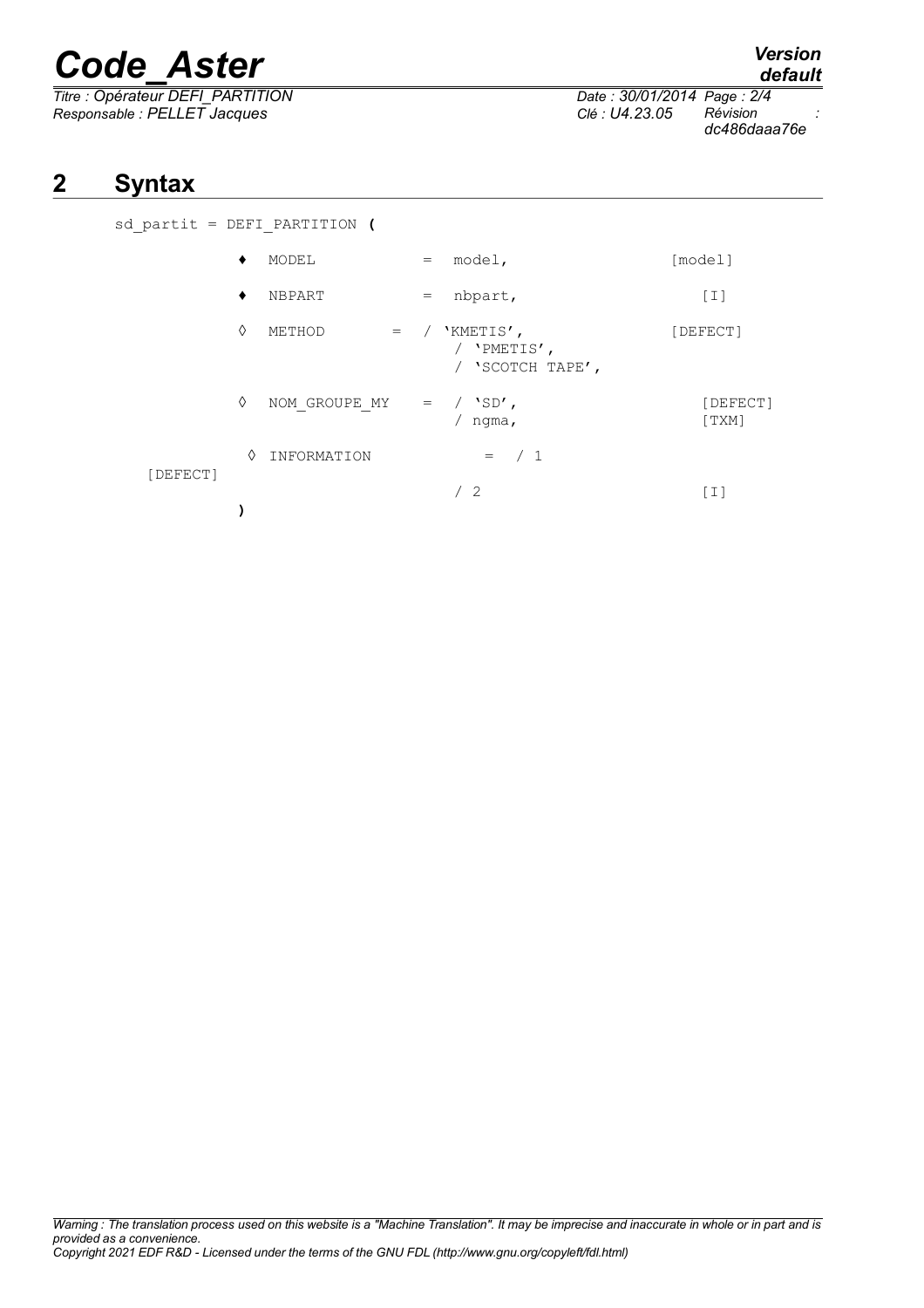# *Code\_Aster Version*

*Titre : Opérateur DEFI\_PARTITION Date : 30/01/2014 Page : 3/4 Responsable : PELLET Jacques Clé : U4.23.05 Révision :*

*default*

*dc486daaa76e*

## **3 Operands**

#### **3.1 Operand MODEL**

 $MODEL = model$ 

Name of the model with partitionner.

### **3.2 Operand METHOD**

◊ METHOD = / 'KMETIS' [DEFECT] 'PMETIS' 'SCOTCH TAPE'

Allows to define the partitionnor used.

Mongrel is developed per G. Karypis and V. KUMAR at the university from Minnesota, in Mineapolis: <http://www-users.cs.umn.edu/~karypis/metis> Two algorithms are available.

Scotch tape is developed at the University of Bordeaux-I by F. Pellegrini: [http://www.labri.fr/Perso/~pelegrin/scotch/scotch\\_fr.html](http://www.labri.fr/Perso/~pelegrin/scotch/scotch_fr.html)

#### **3.3 Operand NBPART**

♦ NBPART = nbpart

Many under-fields wished by the user. The number of under-fields is an entirety equal to or higher than  $\mathcal{P}$ 

### **3.4 Operand NOM\_GROUP\_MA**

◊ NOM\_GROUP\_MA = ngma

Allows to define the prefix of the names of the groups of meshs which will be created for each underfield by partitioning. By default, this one is 'SD'.